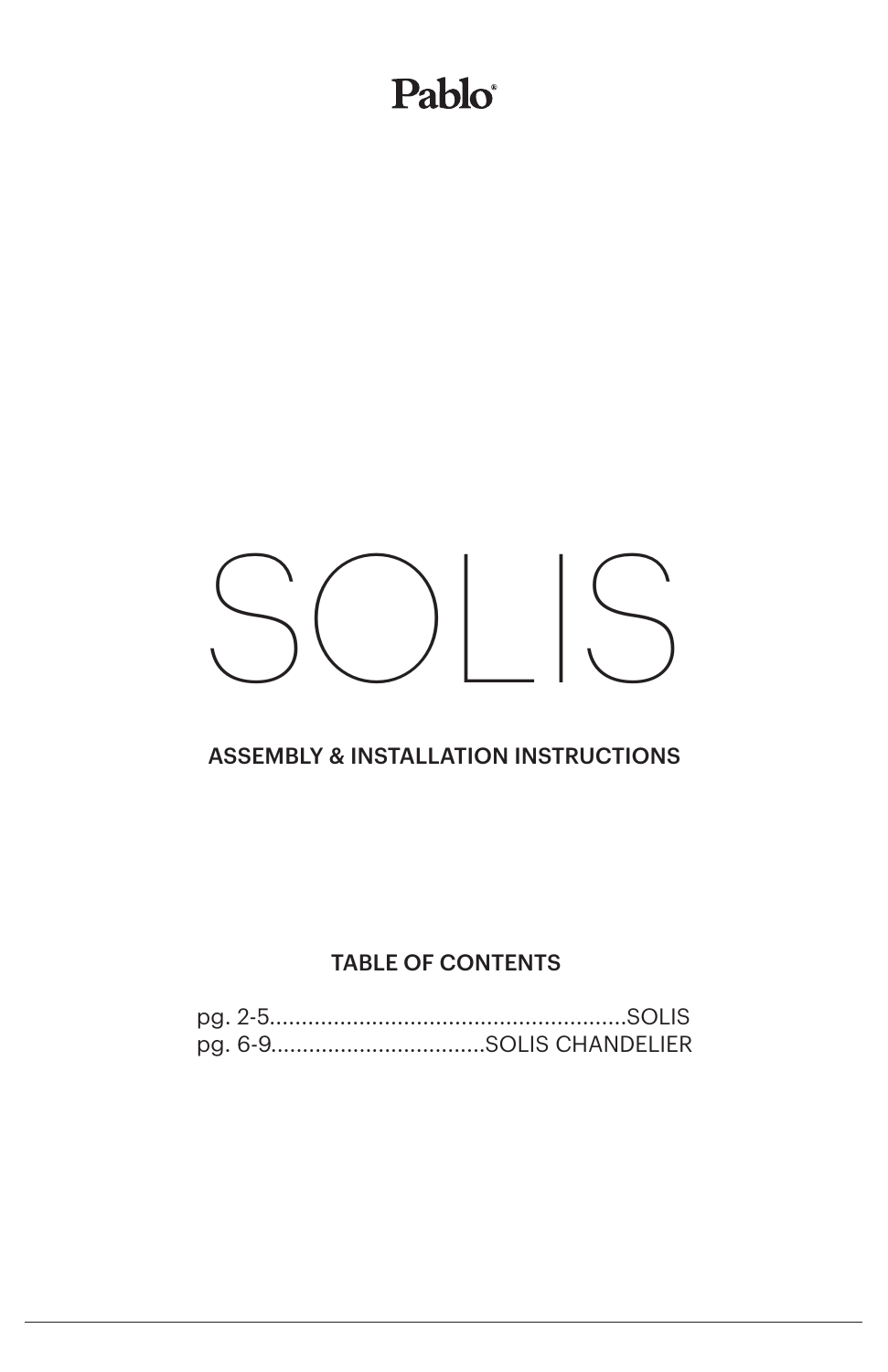#### Pablo®

## $\bigcup$

#### ASSEMBLY & INSTALLATION INSTRUCTIONS

INFO@PABLODESIGNS.COM 888 MARIN STREET SAN FRANCISCO, CA 94124

PABLODESIGNS.COM

 $C \in$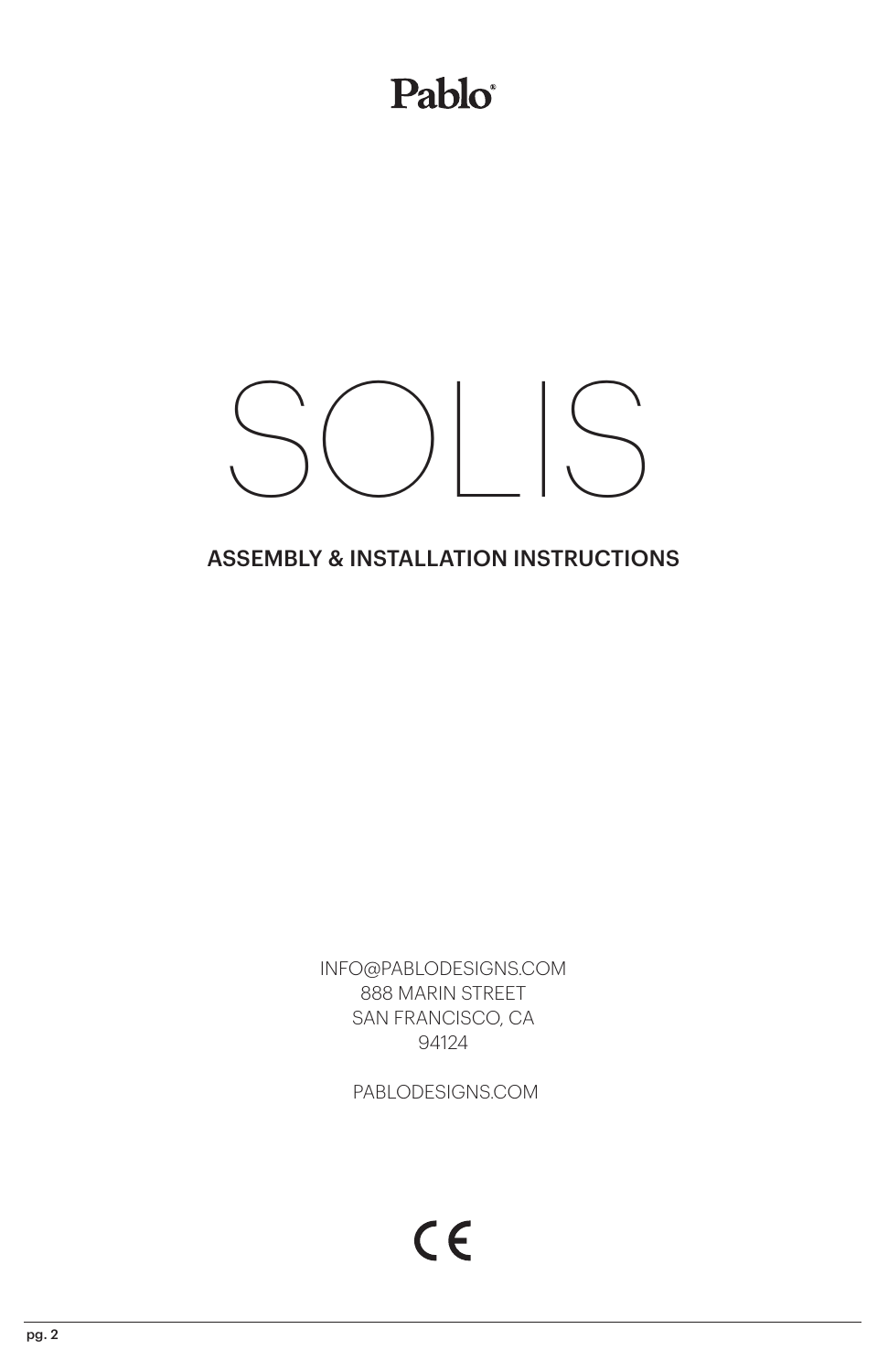

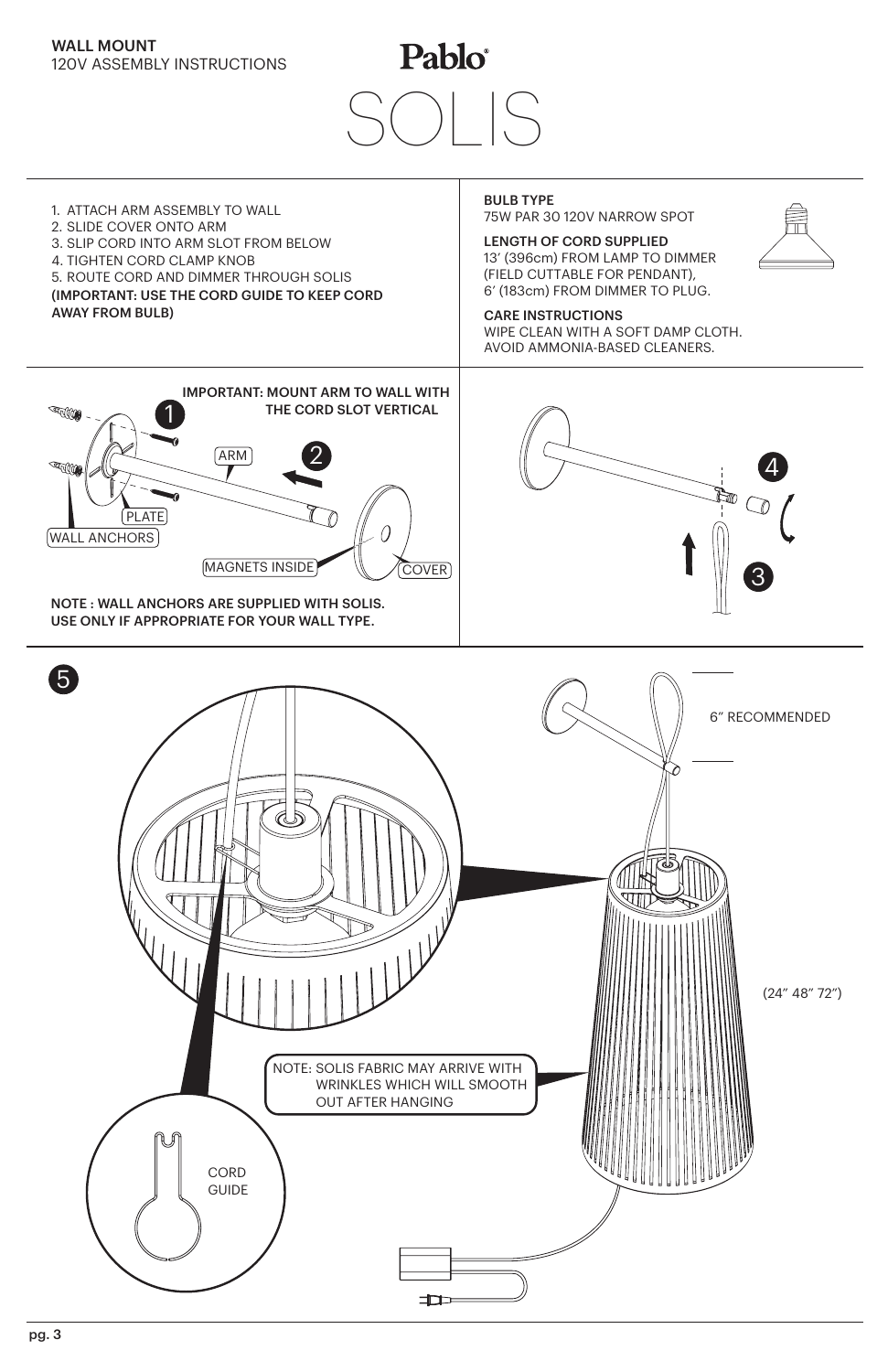### Pablo®  $\vert$

TO CONVERT FROM WALL MOUNT TO CEILING MOUNT: **IMPORTANT: WE RECOMMEND CEILING MOUNTING** 

- 1. REMOVE ARM FROM PLATE
- 2. ATTACH CEILING ADAPTOR TO PLATE
- 3. ROUTE CORD THROUGH COVER AND PLATE AND THEN
- SET THE CORD STRAIN RELIEF AT THE DESIRED HEIGHT
- 4. CUT CORD AND CONNECT TO BUILDING WIRING 5. ATTACH MOUNTING PLATE TO JUNCTION BOX
- 
- 6. SLIDE COVER UP TO CEILING

NOTE: BEFORE CUTTING, WRAP CORD WITH ELECTRICAL TAPE TO PREVENT THE FABRIC SLEEVE FROM FRAYING





#### OPTION BE INSTALLED BY AN ELECTRICIAN

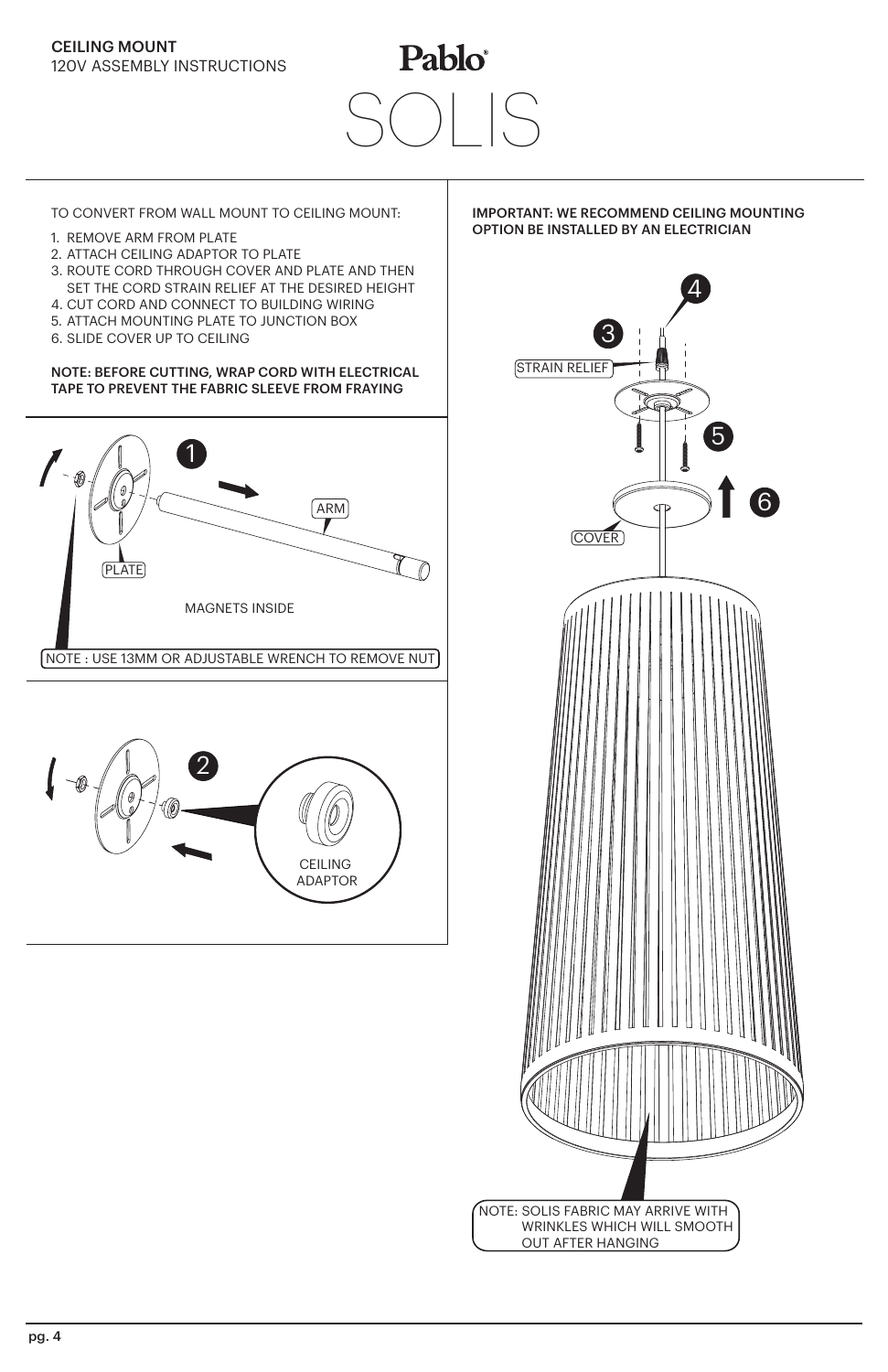#### FREESTANDING 24", 48" 120V ASSEMBLY INSTRUCTIONS

## Pablo® SOLIS SOLIS

- 1. ASSEMBLE ALL LEG SETS TOGETHER FIRST AND THREAD THEM INTO THE UPPER BRACKET MAKING SURE THEY ARE FULLY TIGHTENED
- 2. REMOVE LAMP SOCKET ASSEMBLY BY UNSCREWING BULB AND CHECK RING
- 3. GENTLY POSITION AND LOWER THE UPPER LAMP ASSEMBLY OVER THE TRIPOD BASE AND SECURE THE LAMP SOCKET TO THE UPPER BRACKET OF TRIPOD BASE AND SECURE 75W PAR 30 NSP BULB IN PLACE
- 4. LINE UP CLIPS WITH LEGS AND PUSH EACH LEG INTO CORRESPONDING CLIP AS SHOWN



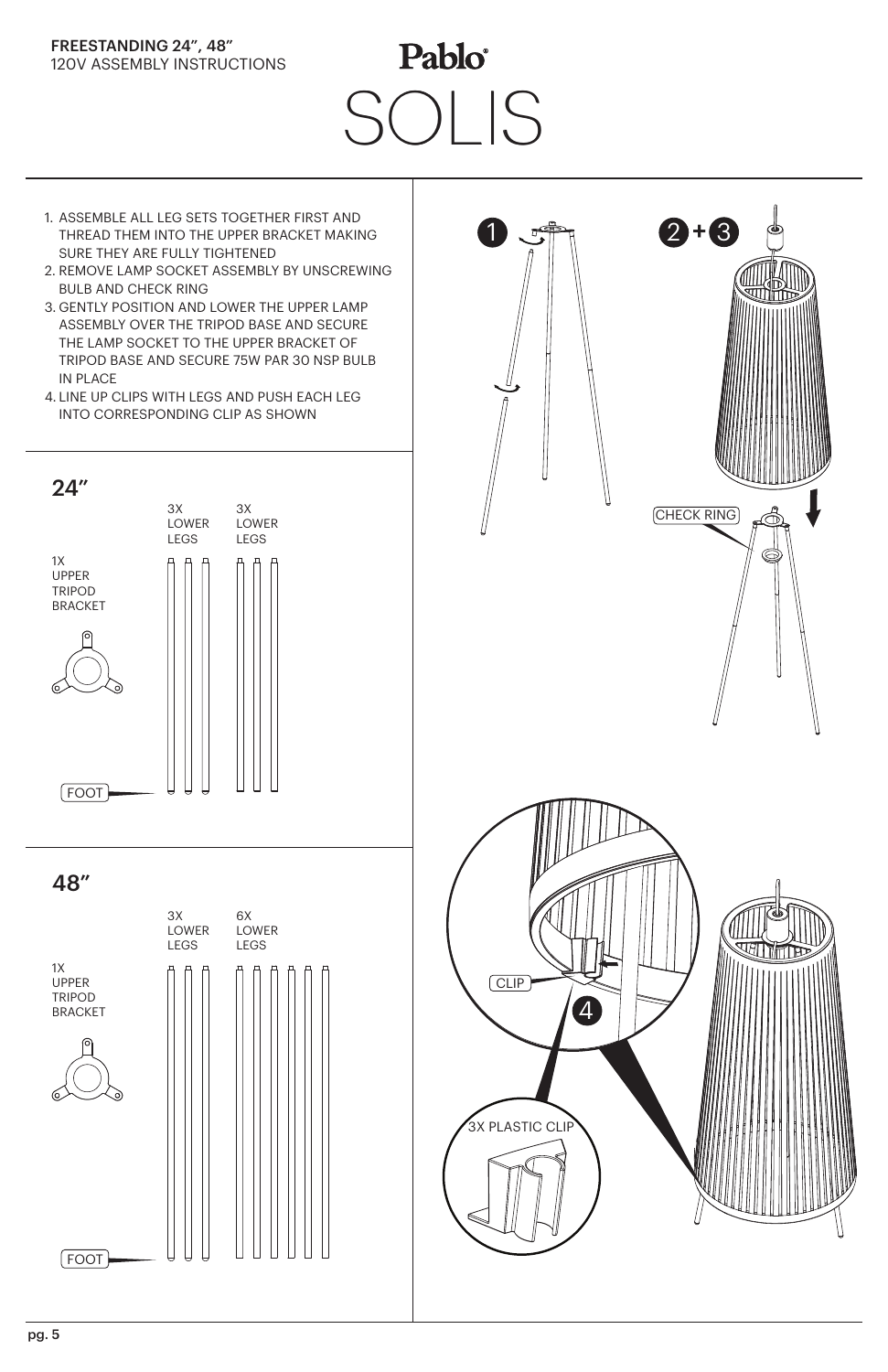### Pablo®

# SOLIS CHANDELIER

#### 120V ASSEMBLY & INSTALLATION INSTRUCTIONS

INFO@PABLODESIGNS.COM 888 MARIN STREET SAN FRANCISCO, CA 94124

PABLODESIGNS.COM

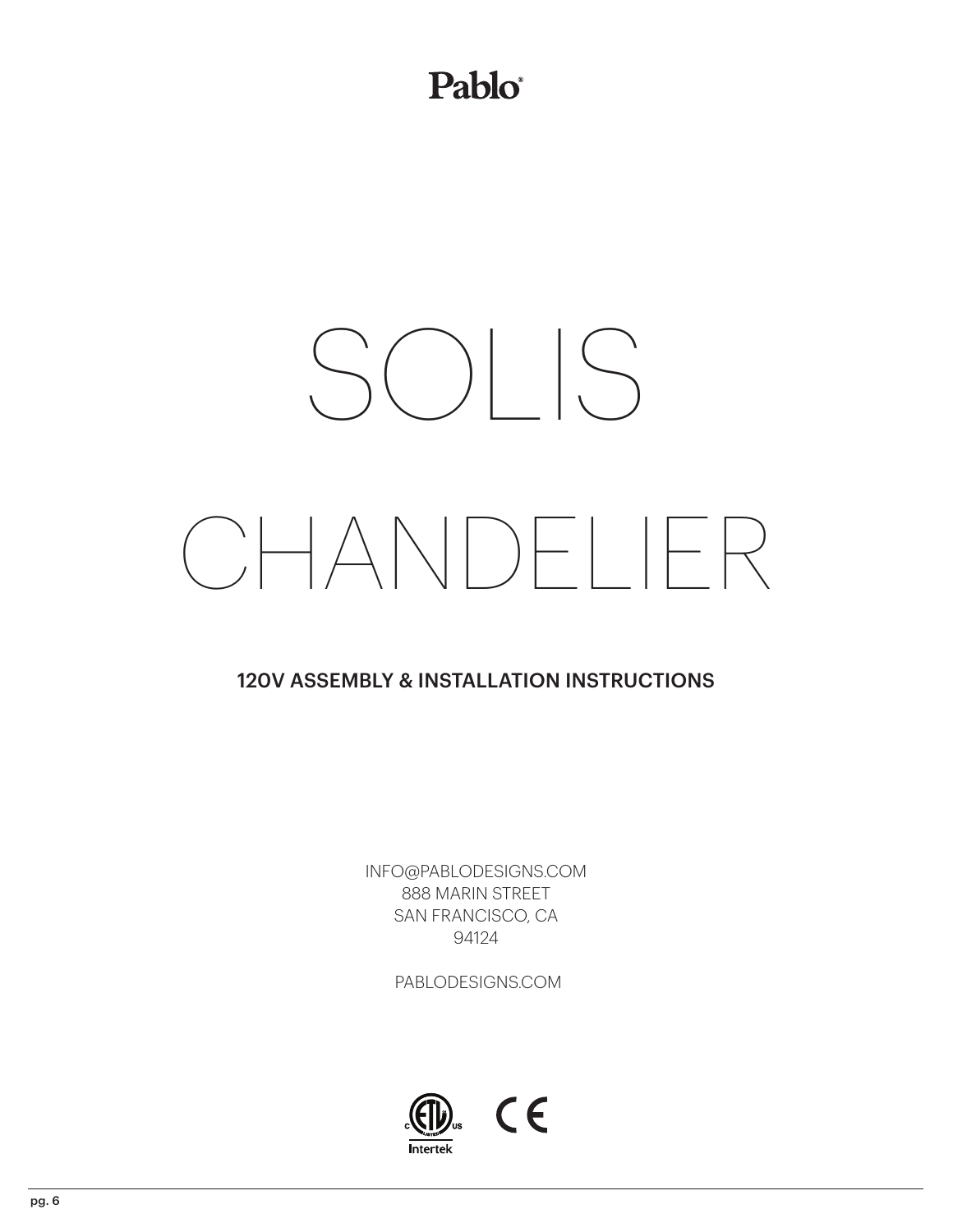## Pablo<sup>®</sup> SOLIS CHANDELIER

#### IMPORTANT: WE RECOMMEND FIXTURE BE INSTALLED BY AN ELECTRICIAN. SOLIS CHANDELIER MUST BE SECURELY ANCHORED TO 150LBS RATED JUNCTION BOX OR MOUNTED TO CEILING STUDS.





ROUTE BUILDING WIRING<br>THROUGH MOUNTING PLATE



ATTACH PLATE TO JUNCTION BOX WITH PROVIDED JUNCTION BOX MACHINE

ANCHOR PLATE INTO CEILING STUDS WITH PROVIDED WOOD SCREWS IF POSSIBLE. IF NOT, USE PROVIDED CEILING ANCHORS AND WOOD SCREWS TO SECURE PLATE TO CEILING

NOTE: INSTALLATION REQUIRES STANDARD PHILLIPS HEAD SCREW DRIVER AND #2 FLAT HEAD SCREW DRIVER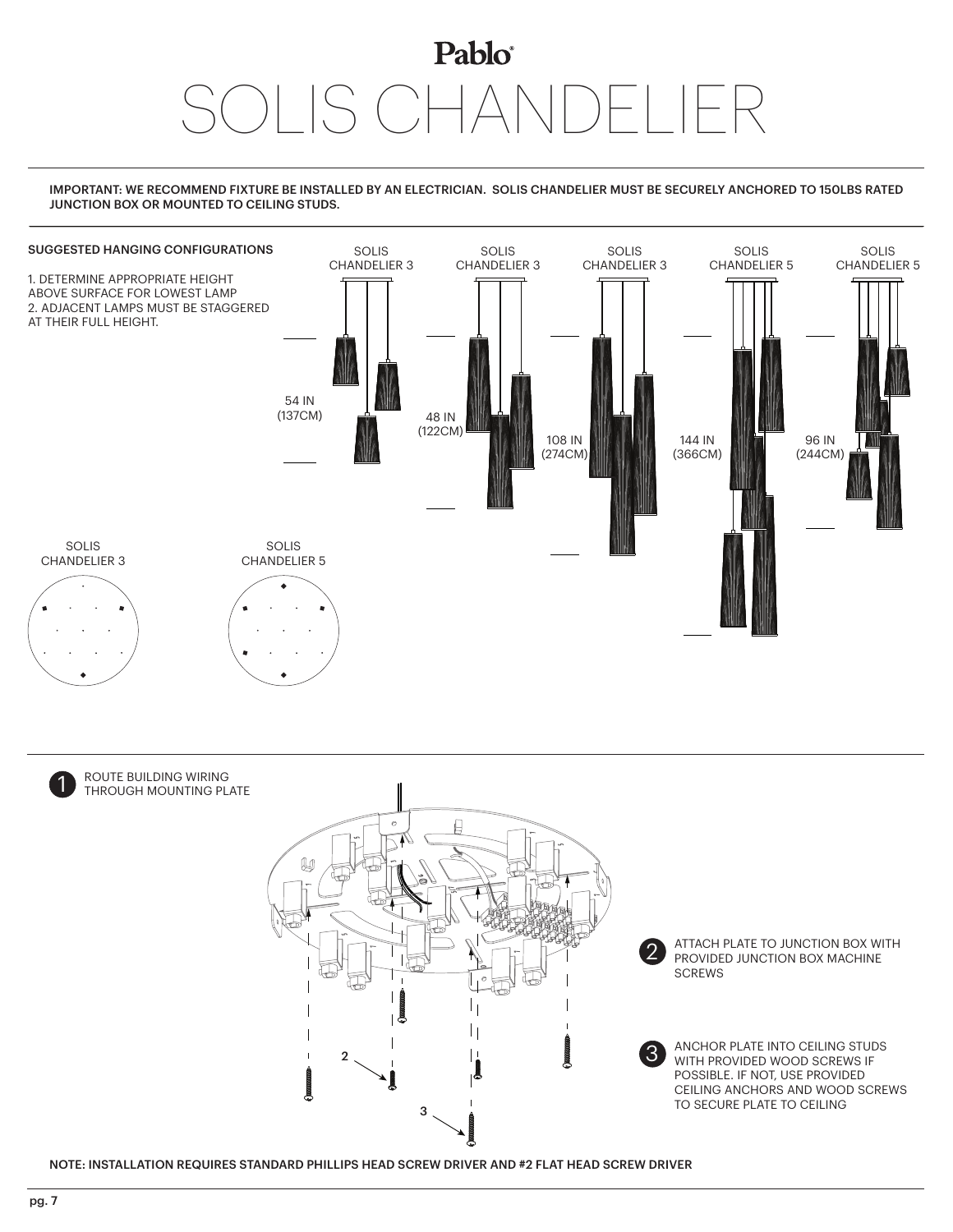## Pablo® **ILIS CHANDE**



ALIGN HOLES ON MOUNTING PLATE WITH CORRESPONDING HOLES ON CANOPY COVER





NOTE: INSTALLATION SHOWN IS FOR SOLIS CHANDELIER 3. FOR SOLIS CHANDELIER 5, FOLLOW THE SAME WIRING PROCESS USING THE HOLE PLACEMENT OUTLINED IN SUGGESTED HANGING CONFIGURATIONS